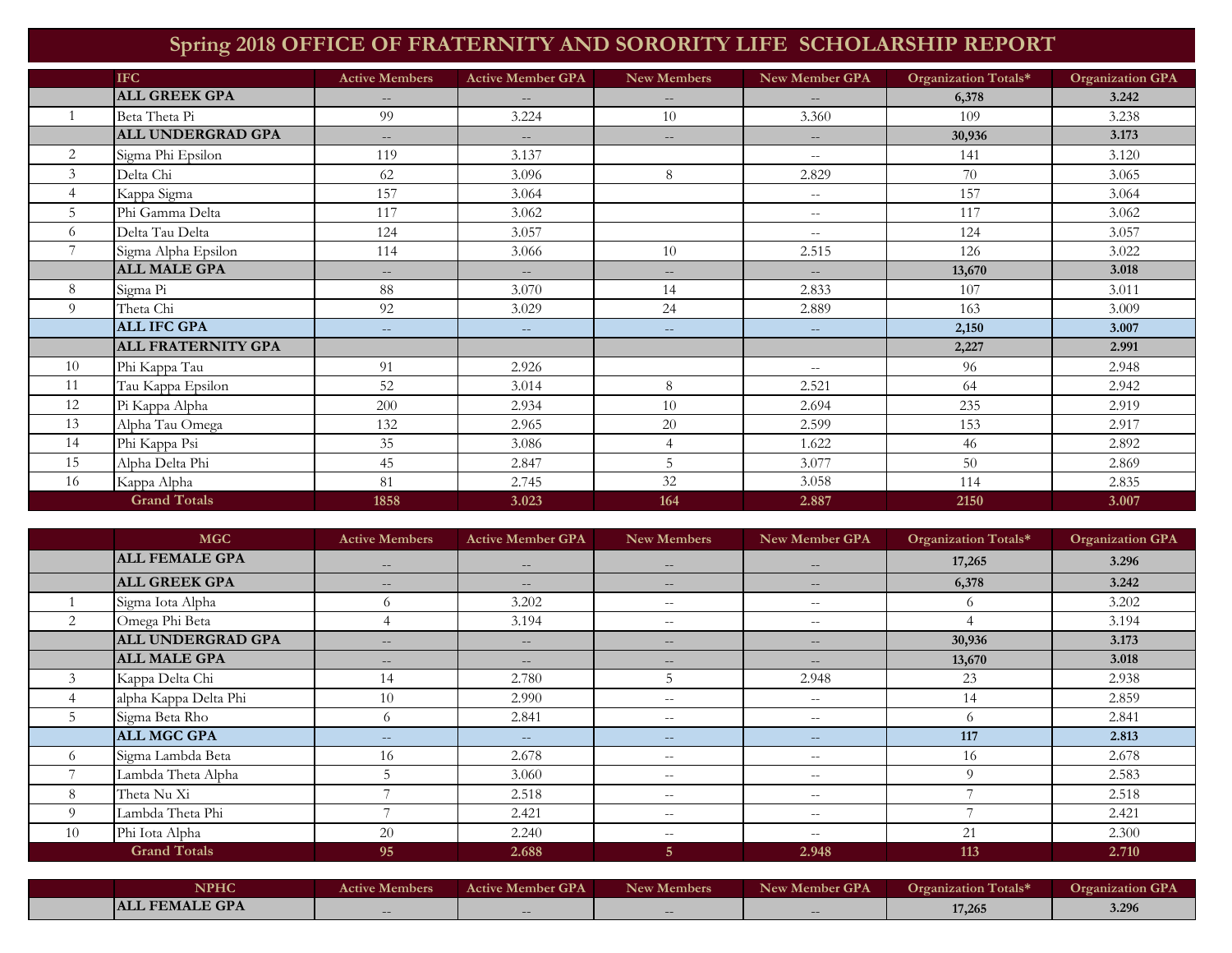| <b>ALL GREEK GPA</b>     | $- -$             | $\qquad \qquad -$ | $\qquad \qquad -$ | $\hspace{0.1mm}-\hspace{0.1mm}-\hspace{0.1mm}$ | 6,378  | 3.242 |
|--------------------------|-------------------|-------------------|-------------------|------------------------------------------------|--------|-------|
| <b>ALL UNDERGRAD GPA</b> | $\sim$ $-$        | $- -$             | $- -$             | $\overline{\phantom{m}}$                       | 30,936 | 3.173 |
| Alpha Kappa Alpha        | 17                | 3.036             | $- -$             | $- -$                                          | 22     | 3.056 |
| <b>ALL MALE GPA</b>      | $\qquad \qquad -$ | $\sim$ $-$        | $- -$             | $\hspace{0.1mm}-\hspace{0.1mm}-\hspace{0.1mm}$ | 13,670 | 3.018 |
| Delta Sigma Theta        |                   | 3.006             | $- -$             | $- -$                                          |        | 3.006 |
| Omega Psi Phi            |                   | 2.748             | $- -$             | $- -$                                          |        | 2.748 |
| Sigm Gamma Rho           |                   | 2.000             |                   | 2.920                                          | 14     | 2.653 |
| <b>ALL NPHC GPA</b>      | $\sim$ $\sim$     | $- -$             | $\sim$ $-$        | $- -$                                          | 73     | 2.610 |
| Kappa Alpha Psi          |                   | 2.376             | $- -$             | $- -$                                          |        | 2.376 |
| Phi Beta Sigma           |                   | 1.918             |                   | 2.644                                          |        | 2.337 |
| <b>Grand Totals</b>      | 50                | 2.702             | 14                | 2.783                                          | 71     | 2.759 |

|                | Panhellenic                | <b>Active Members</b>    | <b>Active Member GPA</b>  | <b>New Members</b>          | New Member GPA           | Organization Totals* | <b>Organization GPA</b> |
|----------------|----------------------------|--------------------------|---------------------------|-----------------------------|--------------------------|----------------------|-------------------------|
|                | Kappa Kappa Gamma          | 245                      | 3.486                     | $\overline{\phantom{a}}$    | $- -$                    | 246                  | 3.486                   |
| $\overline{2}$ | Phi Mu                     | 248                      | 3.474                     | $\mathcal{L} = \mathcal{L}$ | $- -$                    | 255                  | 3.478                   |
| 3              | Alpha Chi Omega            | 235                      | 3.476                     | 9                           | 3.031                    | 248                  | 3.460                   |
| $\overline{4}$ | Chi Omega                  | 266                      | 3.457                     | $--$                        | $\sim$ $\sim$            | 266                  | 3.457                   |
| 5              | Gamma Phi Beta             | 195                      | 3.429                     | 21                          | 3.375                    | 222                  | 3.431                   |
| 6              | Kappa Delta                | 260                      | 3.404                     | $\overline{\phantom{m}}$    | $\sim$ $-$               | 262                  | 3.406                   |
|                | Sigma Delta Tau            | 201                      | 3.402                     | $--$                        | $- -$                    | 225                  | 3.384                   |
|                | <b>ALL PANHELLENIC GPA</b> | $\qquad \qquad -$        | $\qquad \qquad -$         | $\overline{\phantom{m}}$    | $\qquad \qquad -$        | 4,094                | 3.383                   |
| 8              | Pi Beta Phi                | 247                      | 3.382                     | $\overline{\phantom{m}}$    | $\overline{\phantom{m}}$ | 248                  | 3.382                   |
| 9              | Alpha Delta Pi             | 263                      | 3.371                     | $- -$                       | $--$                     | 273                  | 3.378                   |
|                | <b>ALL SORORITY GPA</b>    | $\qquad \qquad -$        | $---$                     | $\qquad \qquad -$           | $\qquad \qquad -$        | 4,201                | 3.371                   |
| 10             | Alpha Omicron Pi           | 224                      | 3.372                     | $\ast\!\ast\!\ast$          | $***$                    | 259                  | 3.357                   |
| 11             | Delta Delta Delta          | 228                      | 3.344                     | 12                          | 3.350                    | 240                  | 3.344                   |
| 12             | Alpha Phi                  | 242                      | 3.341                     | $- -$                       | $\sim$ $\sim$            | 243                  | 3.338                   |
| 13             | Kappa Alpha Theta          | 219                      | 3.331                     | 11                          | 3.333                    | 242                  | 3.336                   |
| 14             | Delta Gamma                | 219                      | 3.345                     | 17                          | 3.121                    | 239                  | 3.333                   |
| 15             | Alpha Gamma Delta          | 116                      | 3.353                     | 15                          | 3.165                    | 142                  | 3.333                   |
| 16             | Delta Zeta                 | 212                      | 3.325                     | 18                          | 3.398                    | 236                  | 3.332                   |
|                | <b>ALL FEMALE GPA</b>      | $\overline{\phantom{m}}$ | $\mathbb{L}^{\mathbb{L}}$ | $\overline{\phantom{m}}$    | $-$                      | 17,265               | 3.296                   |
|                | <b>ALL GREEK GPA</b>       | $\qquad \qquad -$        | $- -$                     | $\overline{\phantom{a}}$    | $- -$                    | 6,378                | 3.242                   |
| 17             | Zeta Tau Alpha             | 245                      | 3.240                     | 3                           | 3.051                    | 248                  | 3.237                   |
|                | ALL UNDERGRAD GPA          | $\overline{\phantom{m}}$ | $\overline{\phantom{a}}$  | $\overline{\phantom{m}}$    | $\overline{\phantom{m}}$ | 30,936               | 3.173                   |
|                | <b>Grand Totals</b>        | 3865                     | 3.386                     | 107                         | 3.273                    | 4094                 | 3.383                   |

|                      | $\#$ of Students | Spring '18 | % of FSU Undergraduate Population** | *Organization totals include members who are currently             |
|----------------------|------------------|------------|-------------------------------------|--------------------------------------------------------------------|
| Undergraduate GPA    | 30,936           | 3.173      | $100\%$                             | inactive.                                                          |
| All Female GPA       | 17,265           | 3.296      | 56%                                 |                                                                    |
| All Male GPA         | 13,670           | 3.018      | $44\%$                              |                                                                    |
| All Greek GPA        | 6,378            | 3.242      | $21\%$                              | **For official population reports, please visit http://ir.fsu.edu. |
| All Greek New Member | 290              | 3.030      |                                     |                                                                    |
|                      | $\#$ of Students | Spring '18 | % of FSU Female Population**        |                                                                    |
| All Sorority         | 4,201            | 3.371      | 24%                                 |                                                                    |